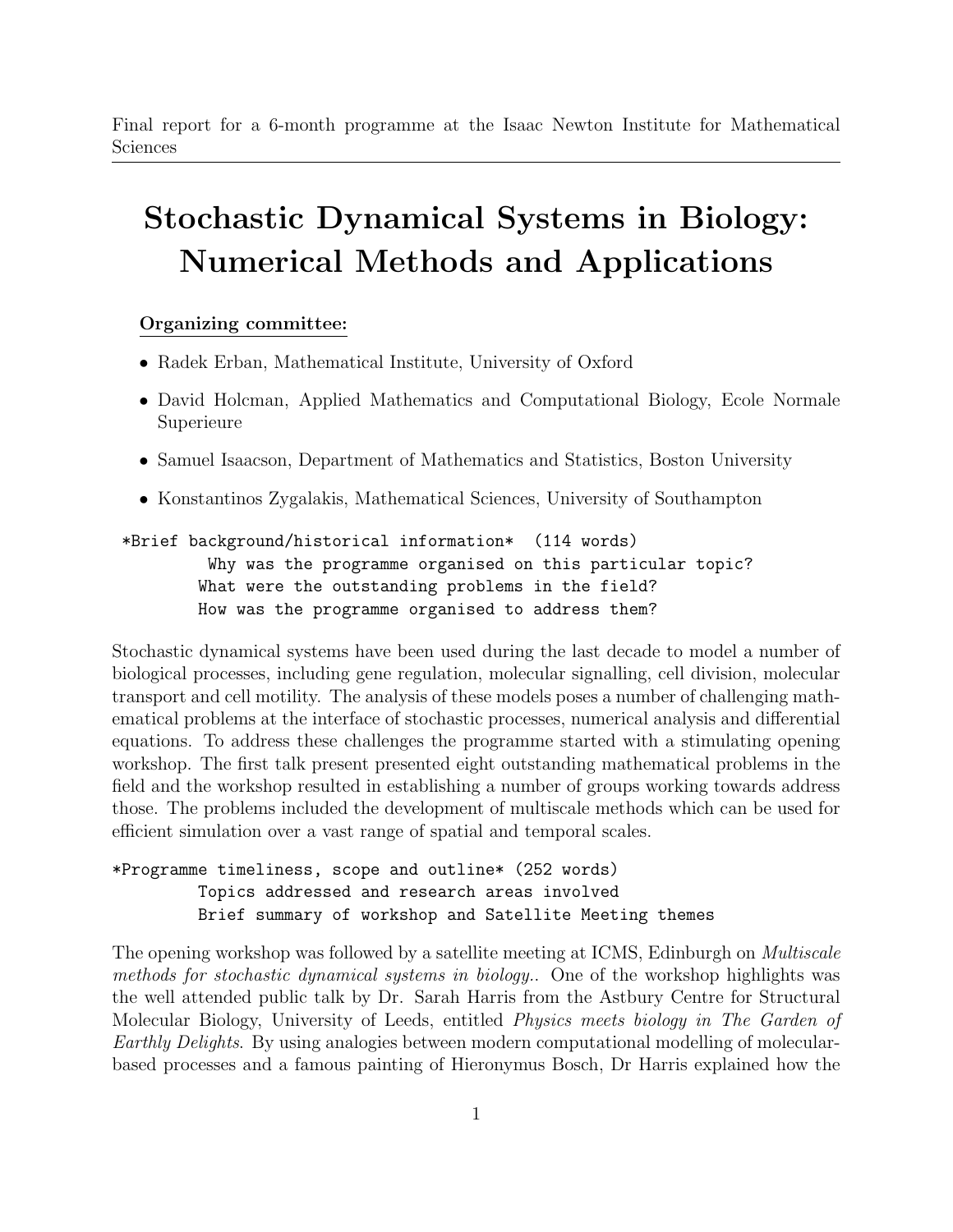interplay between order and chaos at the molecular level gives rise to the complex behaviour of biomolecules inside living cells

There were two more research workshops organised in Cambridge focusing on spatial and non-spatial stochastic processes. One of the highlights of the concluding workshop in June was the Rothschild lecturer given by Prof. Yannis Kevrekidis, Princeton University. This lecture, entitled Mathematics for data-driven modeling - The science of crystal balls, described a fascinating new promising directions of the research in the area by building algorithms that "jump directly" from data to the analysis of models, which are not available in closed forms, so as to make predictions about their behaviour. Another distinguished lecture was given by Prof. James Rothman, Yale University, the 2013 Nobel Prize in Physiology or Medicine. In his lecture he posed a number of open biological questions related to communication between neurons, which will require the development of new mathematical models to investigate.

\* Scientific outcomes Highlights Collaborations How the programme advanced research in the field

There were three overlapping areas of scientific outcomes of the programme: (i) development and software implementation of efficient methods for stochastic simulation; (ii) analysis of dynamical behaviour of biological models; and (iii) the integration of data and models towards their successful parametrisation. Significant progress was made on all the eight of the proposed open problems. In response to programme participants, the open problem of incorporating more realistic biological features into models of cellular processes, was addressed by extending Smoldyn, a widely used software package for cell biologists. The open problem of developing multiscale methods, was addressed by a number of new collaborations. For example, new hybrid methods resolving different portions of a biological system at different spatial and/or temporal scales were developed and analysed. Future activities have been discussed and planned, including a training network for graduate students across a number of European countries, a proposed followed workshop at MATRIX@University of Melbourne, and a proposed three month programme at the Institut Henri Poincaré.

```
* Multimedia Activity
Evidence of remote access to streamed lectures
```
Lectures delivered over the internet from other locations

Two participants could not attend the programme due to child caring responsibilities, but thanks to the institute audio visual facilities remote seminars were arranged. These were very well received followed by discussions at the INI and electronically with the speakers. All institute seminars and lectures were with the permission of speakers recorded, streamed online and made available on the web in perpetuity. This created a unique resource for researchers worldwide, including a recorded graduate course given by David Holcman.